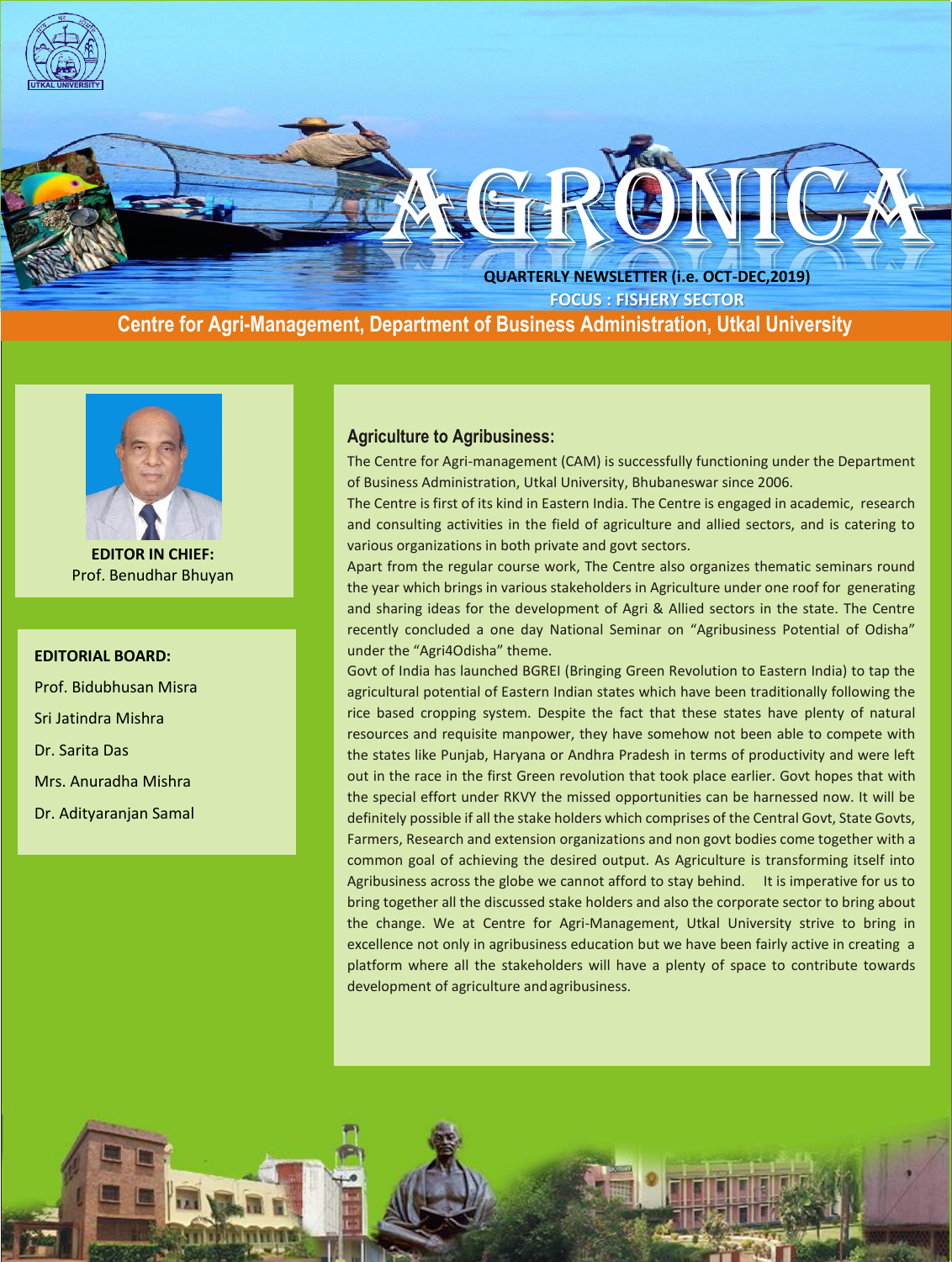# **Editorial**

 Sustainable livelihood of the small and marginal farmers of Odisha is now the concern of the state Government. The Present average monthly house hold income of around Rs.7,000 needs to be doubled through enhanced income and employment by providing climate resilience agriculture and allied activities to the small and marginal farmers.. Among the allied sectors, aquaculture is the sunshine sector. Since last 5 decades it is credited with contribution of about 6 % to-wards sustained economic growth . The sector has moved from small scale backyard farming in sixties to an organised and commercialised farming.. The growth of the sector has been driven by adoption of modern technologies and innovations..The state has the liability of about 80% marginal and small farmers whose sustainable livelihood is its the responsibility .. The fishery sector can come to the rescue .As evinced from field survey one acre of fishery can generate 3 units of employment and net income of Rs.1,00000 per annum.. As per demonstration In Living laboratory of the Agri business management in the University campus about 600 kg of Rohu and Katla are produced within a period of 6 months in 1200 square feet pond generating an amount of Rs.10,000 with one unit of employment.It bis suggested that In small scale the small farmers can take up Rahu,Catla and Telapia fish production to supplement family income.. Also for self employment they can take up Fish feed hatchery,Fresh water prawn culture,.and Ornamental fish culture. Marketing of fish is not a problem as the traders lift the production from the harvesting site. The cost benefit ratio comes to about 2.00. The fishery policy aims at creating 15,000 hectre water area for inland fish production in inland districts .The policy also declares a slew of subsidies for fish production from the pond preparation till marketing of fish. Subsidies are 20% for construction of water pond ,25% for inputs i.e fish seed ,feedfertilizer and manure and seedlings .25% for integrated farming with poultry,piggery,fresh water prawn,duckery and 30% for infrastructure development. The aquaculture enterprises offer a profitability of 50 to 80 % over working capital expenditure. By taking into consideration of fixed capital, the payback period is about 3-5 years. A freshwater carp ponds of 1 ha produces 6 tons of fish at a cost of Rs 3.6 lakh with a return is Rs 7.2 lakhs. . The preference of the consumers always is for locally live fish.Also the family consumption relieves marketing problem to some extent.. . With the average land holding of 1.0 ha, aquaculture has emerged as highly profitable and cash rich crop for farmers. The fishes can be harvested at any period of time to meet the cash need of the farm family. It , contributes significantly to the livelihood security of the poor households..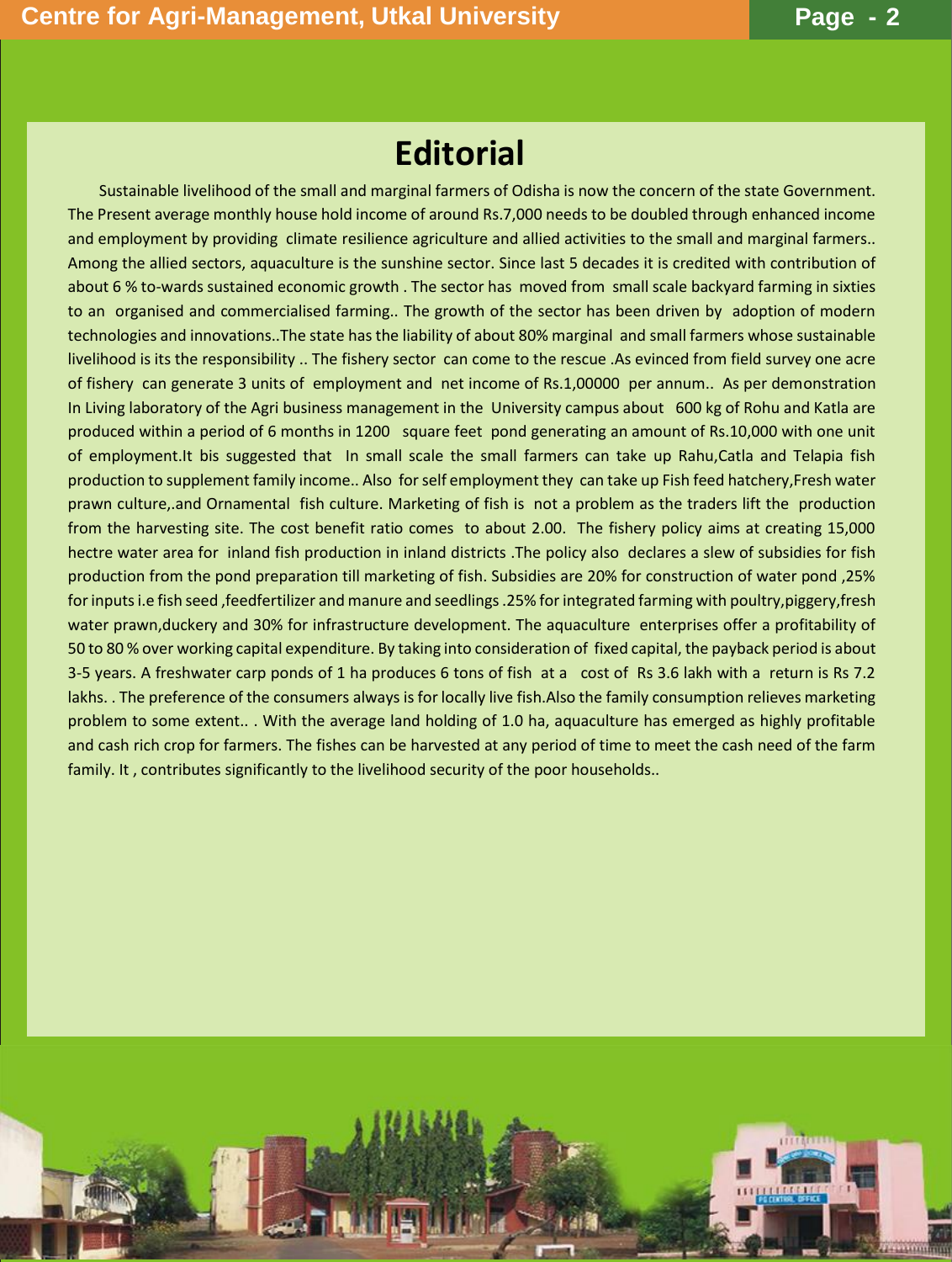## **SCOPE FOR FISHERY IN ODISHA**

In the context of growing demand for fish and availability of technology there is a huge scope for development of freshwater fisheries in Odisha.. At present, Government have taken up a mission to double the inland fish production from 2.63 lakh MT to 5.30 lakh MT tons by 2022.and to increase export to Rs.20,000 crores. The total fish production is of now 6.08 lakh MTs and export is around Rs.2204.78 crores. The Department proposes to take up massive horizontal expansion of culture areas and to enhance productivity from 2.00 tonnes to 5.00 tonnes/ ha. To achieve the target Government have come up with 'Odisha Fisheries Policy, 2015. With vast aquatic resources , the fisheries of Freshwater, Marine & Brackish water offer enormous scope to generate employment and income to promote sustainable livelihood in rutral areas...

#### **OPPORTUNITIES FOR FARMERS AND ENTREPRENEURS IN THE NEXT 13-15 YEARS AS BELOW**

| <b>Enterprises</b>            | <b>Present Level</b> | <b>Potential Level</b> | Additional number of entrepreneurs required |
|-------------------------------|----------------------|------------------------|---------------------------------------------|
| Fish production (Lakh t)      | 3.3                  | 8.0                    | 50,000                                      |
| Seed hatchery                 | 126                  | 200                    | 200                                         |
| Seed production (Million fry) | 1350                 | 2500                   | 3500                                        |
| Feed production (lakh t)      | 0.30                 | 5.0                    | 100                                         |
| <b>Trader and seller</b>      | 1500                 | 3000                   | 1500                                        |
| <b>Technical services</b>     | 200                  | 500                    | 300                                         |
| <b>Total</b>                  |                      |                        | 55,600                                      |

At least 50,000 entrepreneurs are required to fulfil demand for the fish production in Odisha. This shall be achieved within a period of 13- 15 years which would roughly lead to 4000 to 5000 entrepreneurs per year.

> **Prof. Benudhar Bhuyan (Advisor) Centre For Agri-Management**

# **FUNDS TO PROMOTE CAGE FISH FARMING IN HIRAKUD**

The Fishery department has provided input assistance to primary Fishermen's Cooperative Societies (PFCSs) of Sambalpur, Jharsuguda and Bargarh districts to start cage fish farming in the Hirakud Dam Reservoir (HDR) through 50 cages.

These five PFCS are Mahanadi and Mohammmadpur in Sambalpur district, Banrepat and Chourasi in Jharsuguda Districtand Tamdei PFCS in Bargarh District..

The fishery department came forward with financial assistance to these five co-operative societies to enable them to overcome the financial constriants to undertake fishing... To resolve the financial crisis the office of the Deputy Director Fisheries of , Sambalpur zone, had written to s higher authorities to provide input assistance worth Rs. 7.5 lakh under Rastriya Krishi Vikas Yojna to eachof these PFCS to start cage fish farming in HDR.

Deputy Director of Fisheries, Sambalpur zone, Pabitra Kumar Behra said the Fisheries Department has already allocated to the tune of Rs. 37.5 lakh, for these five PFCSs. He also informed that they have already provided Rs. 7.5 lakh worth input assistance to Mohammadpur PFCS which released fingerlings to the cages recently after availing the fund. The other PFCS would be provided assistance shortly, as he said.

Behera further informed that the fisheries department has entered into an agreement with each of PFCS to carry out the cage fish farming for five years.

A Varanasi based cage manufacturer installed 50 cages in the HDR in December last year. The cage is enclosed on all sides with mesh netting made from synthetic material. The size of each cage is of five meters length, five meters width and four meters depth.

Apart from installation of 10 cages for each PFCS, floating storage sheds have also been installed at an estimated cost of about Rs. 25 lakh for each of PFCS.

Behera said fingerlings of fast-growing fish varieties like pangasius, tilapia, koi, amur carp and chital will be released into the cages. Around 3,000 fingerlings will be released into each cage and one cage will produce about 30 quintal of fish within eight months. Each PFCS will produce about 300 quintal of fish from the 10 cages and earn a net income of Rs. 15 lakh within period of eight months, he added.

> **Mr. Santanu Raj (Faculty) Centre For Agri-Management**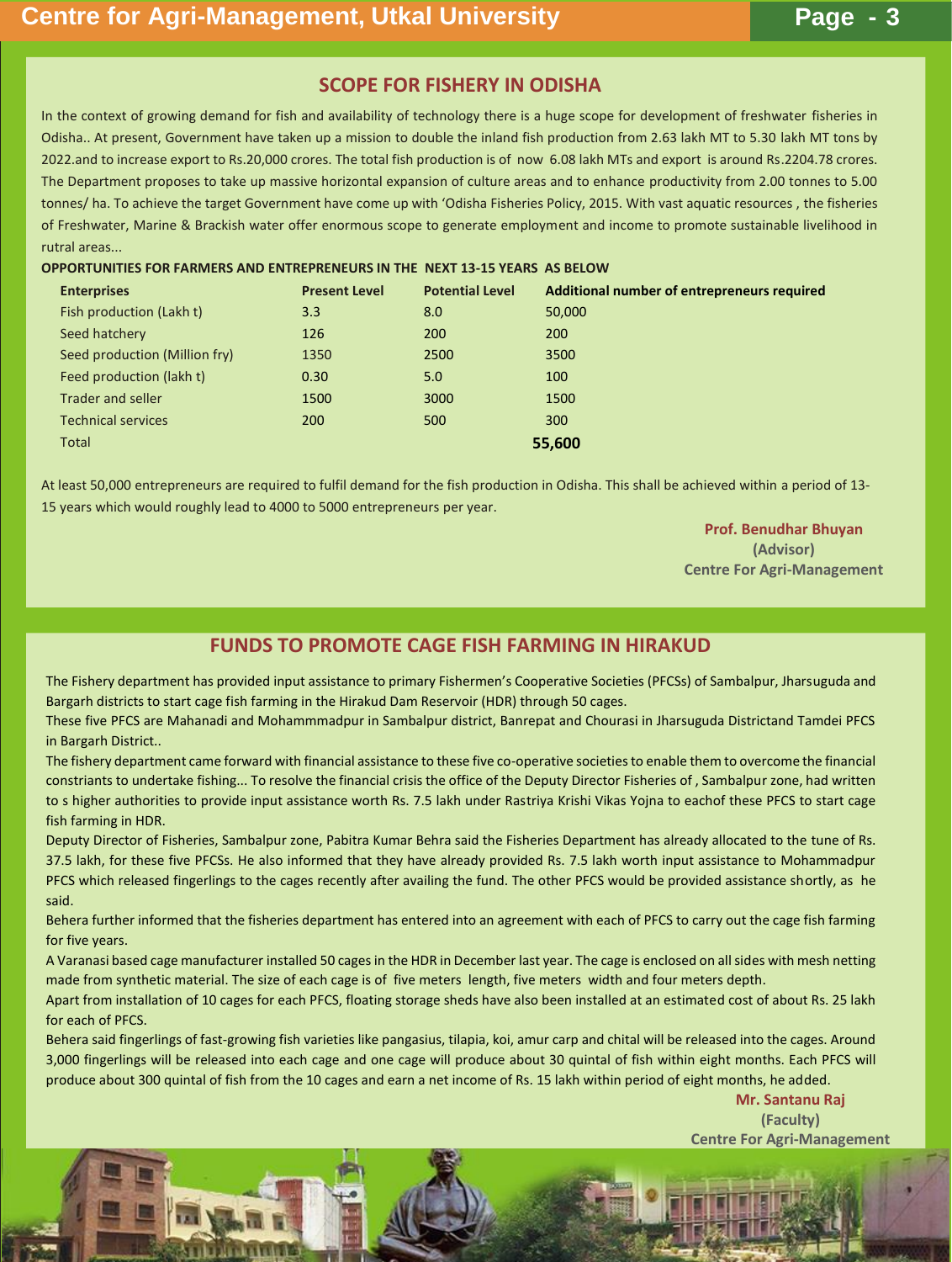## **CIFA DEVELOPS APPS TO AID FISH FARMING, GROW BIZ**

The ICAR – Central institute of Fresh Water Aquaculture (Cifa) here has developed two Smartphone application to make farmers aware about fish farming and help them start their entrepreneurial journey as well as assist them in growing their business with the help of technology. The first app IndAqua, has been developed to help beginners know about fish farming and its method besides enlightening them on the ways to develop business. The other app, Treat My Fish, is for experienced farmers and is meant to help them in case they face problems, such as prevalence of disease in a fish. " A farmer can take a photograph of an ailing fish and upload the same on the Treat My Fish app. Following this, our scientist will analyze and help the farmers with medicine and offer help to avoid the repeat. The IndApp is there to help budding entrepreneurs in the field of freshwater fish farming." ICAR- Cifa action director Bindu R Pillai said. Pillai also said that scientist at Cifa are in the process of coming up with resilient species of popular fish " Jayanti Rohu, which was a developed version of the fish, has now been further improved and made more disease resilient.

> **Mr. Santanu Raj (Faculty) Centre For Agri-Management**

# **USE OF 'BIO FLOC TECHNOLOGY' (BFT) IN AQUACULTURE**

BFT is considered as the blue revolution as nutrients used in the process can be recycled and reused continuously .Zero water exchange is done in this technology which makes it suitable for the places with water and feed scarcity. Bio floc technology is a process which primarily converts faecal and toxic substance of fish i.e. Nitrate, Ammonia and Nitrite to protein cells.

#### **Need of bio floc technology in Aquaculture**

A total of 25 to 30% of the total feed provided to the fish pond is actually consumed. The rest of the feed gets deposited at the surface of the pond generating Ammonia and Nitrates. This degrades the ecosystem of the pond and hence makes the fish population susceptible to diseases which causes lower production.

BFT will further help in cutting down the expenses spent on fish feed. The pond water during the fish production becomes toxic due to continuous application of medicines and feed, which degrades the surrounding soil quality through leaching.

BFT helps in maintaining the quality of water in aquaculture which is degraded due to traditional ways of fish farming. The C:N ratio is maintained in this technique which is much helpful for the ammonia assimilation process.

#### **How does it work?**

It primary requires heterotrophic bacteria in order to convert the accumulated ammonia into protein cells by the process of ammonia assimilation. Heterotrophic bacteria used for ammonia assimilation are Bacillus subtillis, Bacillus licheniformis.

The protein cells act a good feed for the fish population. The whole process of BFT requires lesser space, water, feed and expenses as compared to the traditional ways of fish farming. It provides more profit with least hazardous effect on environment.

> **Biplab Keshari Jena (2 nd Year Student) Centre For Agri-Management**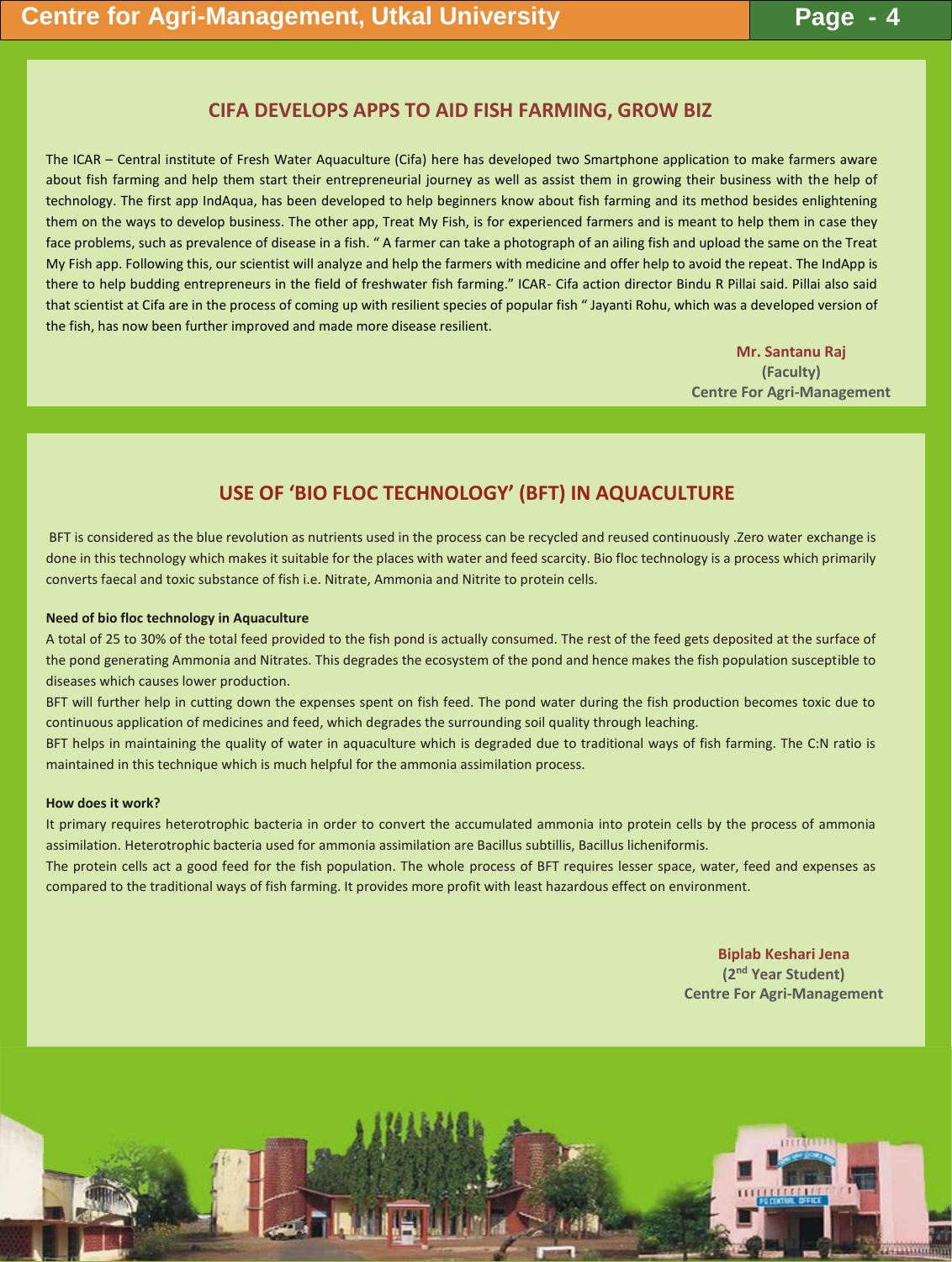## **LOW COST FISH MEAL**

Healthy feed is necessary for growth of all the organisms. Recently people are craving for fresh water fish in daily diet. Hence there is a need to enhance the nutrition aspect of fish meal. The people involved in pisciculture are in search of low-cost fish meal to generate more profit. Therefore, we need to produce least cost diet having optimum nutritional ingredients as well as it should be ecofriendly.

Fish is highly nutritive and rich source of animal protein. To fulfill the increasing demand, we need improvement of fisheries and achieve maximum yield form available resources of fresh water, it is necessary to provide artificial healthy feed. Generally, fish requires a good amount of protein along with vitamins and minerals for growth, but commonly used fish feed lack these basic ingredients. So, replacement of this fish feed by naturally available cheaper ingredients of plant origin can boost the healthy fish production and also it may solve the problem of availability of low-cost quality fish meal.

As per the digestibility of the fish, proteins, amino acids and energy sources are taken into primary consideration for fish meal formulation. For other raw materials plant by products can be utilized for manufacturing of fish meal. For commercial culture of fish, the formulation of low cost balanced diet using locally available agro industry byproducts is needed. Recently fish meal has become the most expensive protein ingredient in aquaculture feeds. So instead of purchasing fish meal at a higher price, they can prepare fish meals by themselves with available ingredients.

Feed formulation and preparation is the process of combining feed ingredients to form a mixture that will meet the specific goals and objectives of the production. While formulating the feed we must take into considerations such as price, availability of ingredients used anti – nutritional factors and palatability of mixtures. The main ingredient should be Soybean meal, milk powder, corn flour, eggs, cod liver oil, vitamin mixture containing vitamin B complex and E, agar powder, garlic paste, pepper powder and cumin powder.

Determination of palatability of feed ingredient was an important criterion in the evaluation of that ingredient for fish. Because of natural ingredients it has been accepted well and easily consumed by the fishes. This solves the problem of high expenditure on fish feed as well as production of quality fish.

**Amit Kumar Patnaik (2 nd Year Student) Centre For Agri-Management**

### **FARM TO FORK THROUGH BLOCK CHAIN**

Due to rapid advancements in technology and the dynamic international business environment, supply chains are evolving into "supply chain networks," a more integrated form of supply chain that has arisen due to widespread technologies, such as the Internet.

While other technology options exist to help manage supply chains, blockchain provides another arrow in the quiver, one that can bring together different parties that have not directly established trusted relationships with one another through the transparency it provides and its tamper-evident nature.

Blockchain is a way to digitise data and share information across a complex supply chain network in a secure and trusted manner. It can monitor food safety procedures throughout the growth and processing of products.

Walmart has collaborated with IBM on the use of blockchain technology to enhance global food traceability since 2017.

Walmart unveiled its pilot project using blockchain technology among the shrimp farmers in Andhra Pradesh. Shrimp is India's largest agricultural export with the US as its largest market, taking a 46% share of total shrimp exports by value in 2018. Walmart has worked closely with Andhra Pradesh-based seafood processor Sandhya Aqua and US-based supplier Stanley Pearlman Enterprises to add the shrimp supply chain to the blockchain-enabled IBM Food Trust. The technology will help the retailer to trace the shrimp that is sourced from the state to select Sam's Club locations in the US.

The introduction of blockchain in the shrimp supply chain could help improve the quality of information on the product for compliance purposes and for sharing with consumers, providing added traceability beginning at the farm and extending throughout the transportation process. It could also monitor food safety procedures throughout the growth and processing of the shrimp. Blockchain could thus add a level of visibility to bring extra peace of mind and value to overseas customers and reinforce India's status as a trusted source of sea food

> **Payal Priyadarshini Narendra (2 nd Year Student) Centre For Agri-Management**